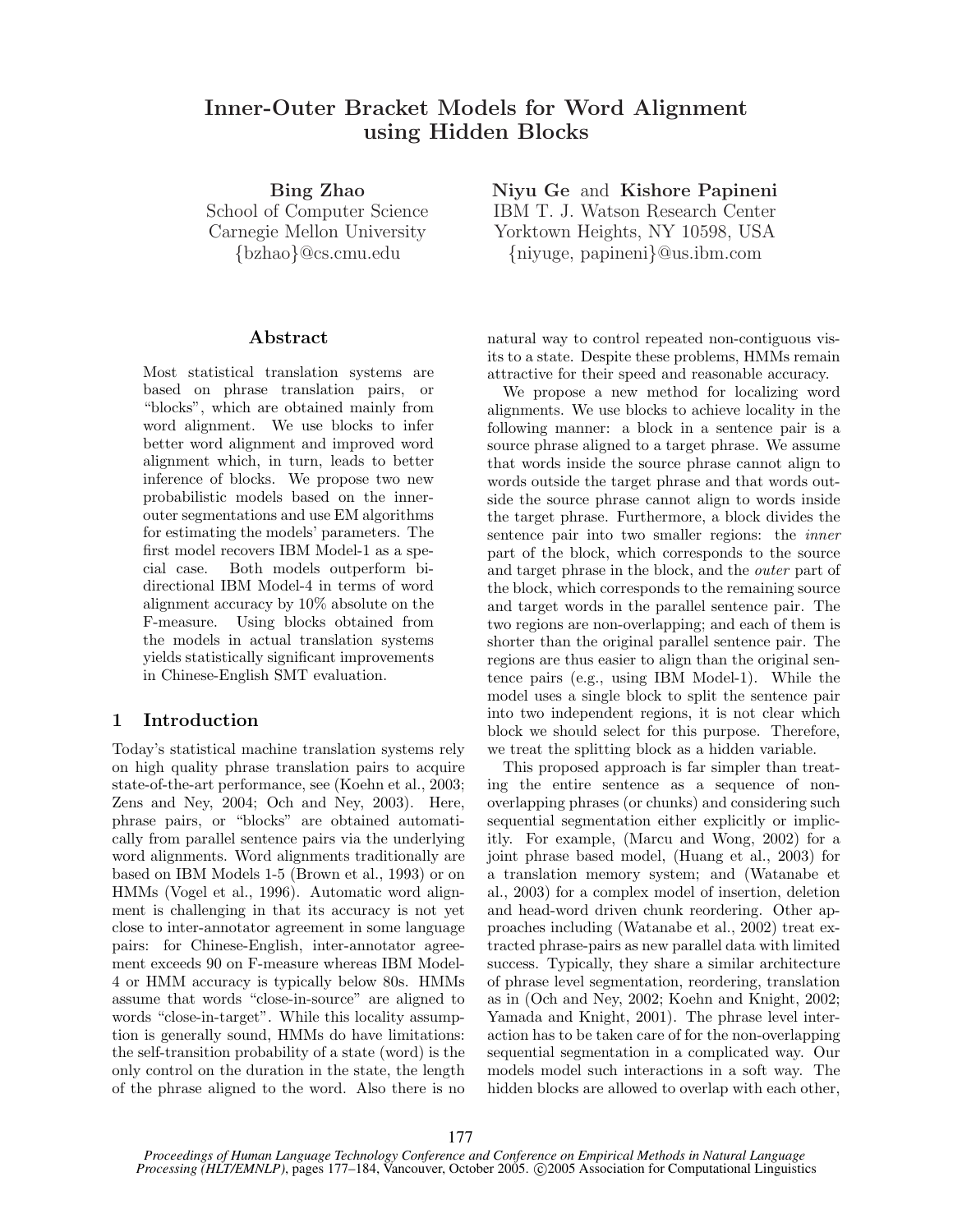while each block induced two non-overlapping regions, i.e. the model brackets the sentence pair into two independent parts which are generated synchronously. In this respect, it resembles bilingual bracketing (Wu, 1997), but our model has more lexical items in the blocks with many-to-many word alignment freedom in both inner and outer parts.

We present our localization constraints using blocks for word alignment in Section 2; we detail our two new probabilistic models and their EM training algorithms in Section 3; our baseline system, a maximum-posterior inference for word alignment, is explained in Section 4; experimental results of alignments and translations are in Section 5; and Section 6 contains discussion and conclusions.

# 2 Segmentation by a Block

We use the following notation in the remainder of this paper: e and f denote the English and foreign sentences with sentence lengthes of  $I$  and  $J$ , respectively.  $e_i$  is an English word at position i in e;  $f_j$  is a foreign word at position  $j$  in  $f$ . a is the alignment vector with  $a_j$  mapping the position of the English word  $e_{a_j}$  to which  $f_j$  connects. Therefore, we have the standard limitation that one foreign word cannot be connected to more than one English word. A block  $\delta^{[]}$  is defined as a pair of brackets as follows:

$$
\delta^{\parallel} = (\delta^{\mathbf{e}}, \delta^{\mathbf{f}}) = ([i_l, i_r], [j_l, j_r]),\tag{1}
$$

where  $\delta^{\mathbf{e}} = [i_l, i_r]$  is a bracket in English sentence defined by a pair of indices: the *left* position  $i_l$  and the right position  $i_r$ , corresponding to a English phrase  $e_{i_l}^{i_r}$ . Similar notations are for  $\delta^{\mathbf{f}} = [j_l, j_r]$ , which is one possible *projection* of  $\delta^{\mathbf{e}}$  in **f**. The subscript l and r are abbreviations of left and right, respectively.

δ<sup>ε</sup> segments **e** into two parts:  $(\delta^e, \mathbf{e}) = (\delta^e, \delta^e, \epsilon)$ . The inner part  $\delta_{\in}^{\mathbf{e}} = \{e_i, i \in [i_l, i_r]\}$  and the outer part  $\delta_{\notin}^{\mathbf{e}} = \{e_i, i \notin [i_l, i_r]\}; \delta^{\mathbf{f}}$  segments **f** similarly.

Thus, the block  $\delta^{[]}$  splits the parallel sentence pair into two *non-overlapping* regions: the *Inner*  $\delta_{\in}^{\parallel}$  and Outer  $\delta_d^{\parallel}$  $\psi_{\notin}^{\text{U}}$  parts (see Figure 1). With this segmentation, we assume the words in the inner part are aligned to inner part only:  $\delta \in \mathbb{S}^{\mathbb{I}} \in \delta_{\in}^{\mathbf{e}} \leftrightarrow \delta_{\in}^{\mathbf{f}}: \{e_i, i \in$  $[i_l, i_r] \leftrightarrow \{f_j, j \in [j_l, j_r]\};$  and words in the outer part are aligned to outer part only:  $\delta_{\notin}^{\parallel} = \delta_{\notin}^{\mathbf{e}} \leftrightarrow \delta_{\notin}^{\mathbf{f}}$ :  $\{e_i, i \notin [i_l, i_r]\} \leftrightarrow \{f_j, j \notin [j_l, j_r]\}.$  We do not allow alignments to cross block boundaries. Words inside a block  $\delta^{\parallel}$  can be aligned using a variety of models (IBM models 1-5, HMM, etc). We choose Model1 for simplicity. If the block boundaries are accurate, we can expect high quality word alignment. This is our proposed new localization method.



Figure 1: Segmentation by a Block

## 3 Inner-Outer Bracket Models

We treat the constraining block as a hidden variable in a generative model shown in Eqn. 2.

$$
P(\mathbf{f}|\mathbf{e}) = \sum_{\{\delta \mathbf{I}\}} P(\mathbf{f}, \delta \mathbf{I}|\mathbf{e})
$$

$$
= \sum_{\{\delta^{\mathbf{e}}\}} \sum_{\{\delta^{\mathbf{f}}\}} P(\mathbf{f}, \delta^{\mathbf{f}}|\delta^{\mathbf{e}}, \mathbf{e}) P(\delta^{\mathbf{e}}|\mathbf{e}), \qquad (2)
$$

where  $\delta^{[]} = (\delta^e, \delta^f)$  is the hidden block. In the generative process, the model first generates a bracket  $\delta^e$  for **e** with a monolingual bracketing model of  $P(\delta^{\mathbf{e}}|\mathbf{e})$ . It then uses the segmentation of the English  $(\delta^e, e)$  to generate the projected bracket  $\delta^f$  of f using a generative translation model  $P(\mathbf{f}, \delta^{\mathbf{f}} | \delta^{\mathbf{e}}, \mathbf{e}) =$  $P(\delta_{\notin}^{\mathbf{f}}, \delta_{\in}^{\mathbf{e}} | \delta_{\notin}^{\mathbf{e}}, \delta_{\in}^{\mathbf{e}})$  — the key model to implement our proposed inner-outer constraints. With the hidden block  $\delta^{\parallel}$  inferred, the model then generates word alignments within the inner and outer parts separately. We present two generating processes for the inner and outer parts induced by  $\delta^{[]}$  and corresponding two models of  $P(f, \delta^f | \delta^e, e)$ . These models are described in the following secions.

#### 3.1 Inner-Outer Bracket Model-A

The first model assumes that the inner part and the outer part are generated independently. By the formal equivalence of  $(f, \delta^f)$  with  $(\delta \frac{f}{\epsilon}, \delta \frac{f}{\epsilon})$ , Eqn. 2 can be approximated as:

$$
P(\mathbf{f}|\mathbf{e}) \approx \sum_{\{\delta^{\mathbf{e}}\}} \sum_{\{\delta^{\mathbf{f}}\}} P(\delta^{\mathbf{f}}_{\infty}|\delta^{\mathbf{e}}_{\infty}) P(\delta^{\mathbf{f}}_{\notin}|\delta^{\mathbf{e}}_{\notin}) P(\delta^{\mathbf{e}}|\mathbf{e}) P(\delta^{\mathbf{f}}|\delta^{\mathbf{e}}),
$$
\n(3)

where  $P(\delta_{\in}^{\mathbf{f}}|\delta_{\in}^{\mathbf{e}})$  and  $P(\delta_{\notin}^{\mathbf{f}}|\delta_{\notin}^{\mathbf{e}})$  are two independent generative models for inner and outer parts, respec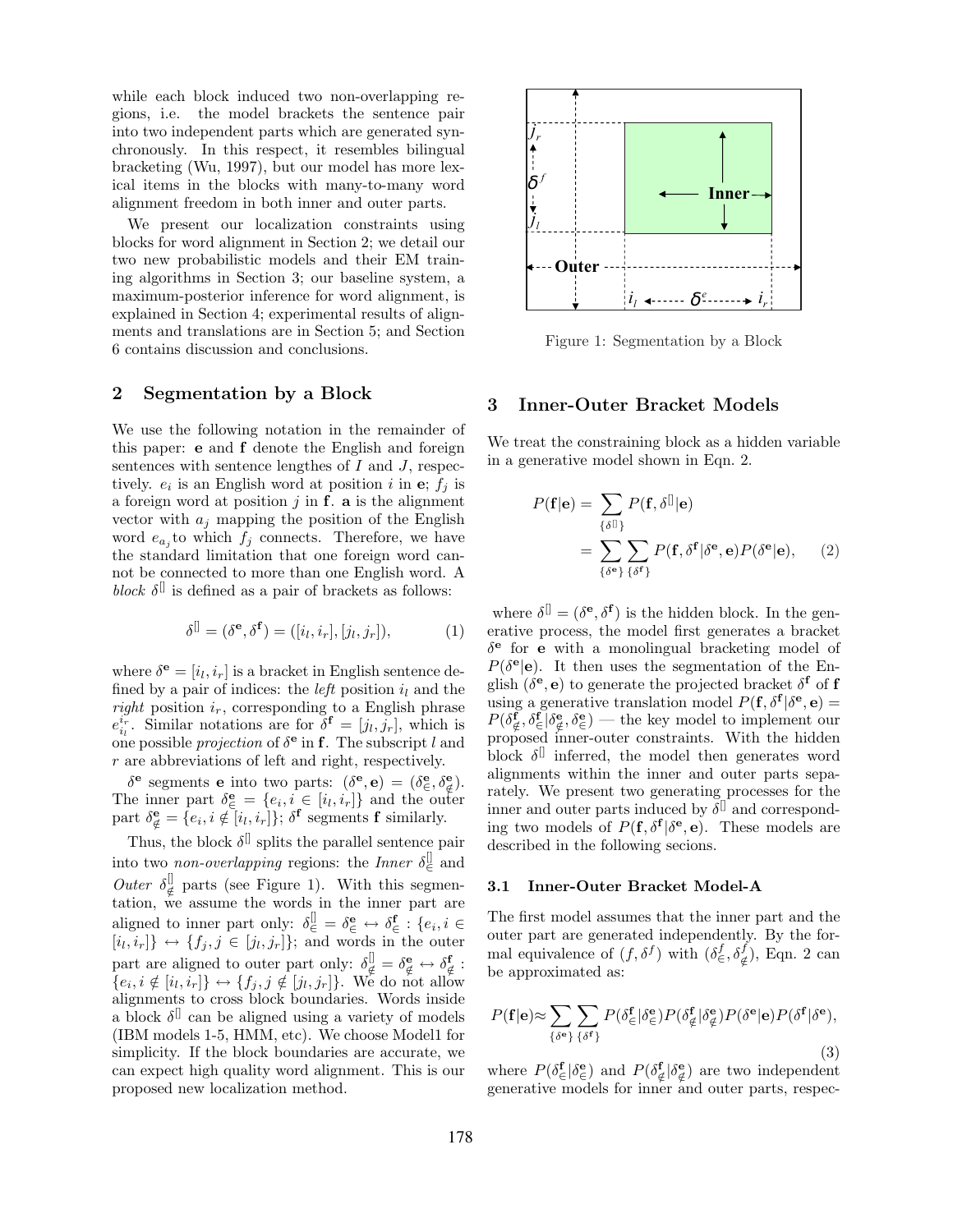tively and are futher decompsed into:

$$
P(\delta_{\in}^{\mathbf{f}}|\delta_{\in}^{\mathbf{e}}) = \sum_{\{a_j \in \delta_{\in}^{\mathbf{e}}\}} \prod_{f_j \in \delta_{\in}^{\mathbf{f}}} P(f_j|e_{a_j}) P(e_{a_j}|\delta_{\in}^{\mathbf{e}})
$$

$$
P(\delta_{\notin}^{\mathbf{f}}|\delta_{\notin}^{\mathbf{e}}) = \sum_{\{a_j \in \delta_{\notin}^{\mathbf{e}}\}} \prod_{f_j \in \delta_{\notin}^{\mathbf{f}}} P(f_j|e_{a_j}) P(e_{a_j}|\delta_{\notin}^{\mathbf{e}}), \quad (4)
$$

where  ${a_1^J}$  is the word alignment vector. Given the block segmentation and word alignment, the generative process first randomly selects a  $e_i$  according to either  $P(e_i|\delta_{\epsilon}^{\mathbf{e}})$  or  $P(e_i|\delta_{\epsilon}^{\mathbf{e}})$ ; and then generates  $f_j$  indexed by word alignment  $a_j$  with  $i = a_j$  according to a word level lexicon  $P(f_j | e_{a_j})$ . This generative process using the two models of  $P(\delta^{\mathbf{f}}_{\infty} | \delta^{\mathbf{e}}_{\in})$  and  $P(\delta^{\mathbf{f}}_{\notin} | \delta^{\mathbf{e}}_{\notin})$ must satisfy the constraints of segmentations induced by the hidden block  $\delta^{[]} = (\delta^e, \delta^f)$ . The English words  $\delta_{\in}^{\mathbf{e}}$  inside the block can only generate the words in  $\delta_{\epsilon}^{\mathbf{f}}$  and nothing else; likewise  $\delta_{\epsilon}^{\mathbf{e}}$  only generates  $\delta_{\notin}^{\mathbf{f}}$ . Overall, the combination of  $P(\delta_{\in}^{\mathbf{f}}|\delta_{\in}^{\mathbf{e}})P(\delta_{\notin}^{\mathbf{f}}|\delta_{\notin}^{\mathbf{e}})$  $\overline{\text{in}}$  Eqn. 3 collaborates each other quite well in practice. For a particular observation  $\delta_{\epsilon}^{\mathbf{f}}$ , if  $\delta_{\epsilon}^{\mathbf{e}}$  is too small (i.e., missing translations),  $P(\delta_{\epsilon}^{\mathbf{f}}|\delta_{\epsilon}^{\mathbf{e}})$  will suffer; and if  $\delta \infty$  is too big (i.e., robbing useful words from  $\delta_{\xi}^{\mathbf{e}}$ ),  $P(\delta_{\xi}^{\mathbf{f}}|\delta_{\xi}^{\mathbf{e}})$  will suffer. Therefore, our proposed model in Eqn. 3 combines the two costs and requires both inner and outer parts to be explained well at the same time.

Because the model in Eqn. 3 is essentially a twolevel  $(\delta^{\parallel}$  and **a**) mixture model similar to IBM Models, the EM algorithm is quite straight forward as in IBM models. Shown in the following are several key E-step computations of the posteriors. The Mstep (optimization) is simply the normalization of the fractional counts collected using the posteriors through the inference results from E-step:

$$
P_{\delta_{\xi}^{\parallel}}(a_j|\delta_{\xi}^{\mathbf{f}}, \delta_{\xi}^{\mathbf{e}}) = \frac{P(f_j|e_{a_j})}{\sum_{e_k \in \delta_{\xi}^{\mathbf{e}}} P(f_j|e_k)}
$$
  

$$
P_{\delta_{\xi}^{\parallel}}(a_j|\delta_{\xi}^{\mathbf{f}}, \delta_{\xi}^{\mathbf{e}}) = \frac{P(f_j|e_{a_j})}{\sum_{e_k \in \delta_{\xi}^{\mathbf{e}}} P(f_j|e_k)}
$$
(5)

The posterior probability of  $P(a_1^J | \mathbf{f}, \delta^{\mathbf{f}}, \delta^{\mathbf{e}}, \mathbf{e}) = \prod_{j=1}^J P(a_j | \mathbf{f}, \delta^{\mathbf{f}}, \delta^{\mathbf{e}}, \mathbf{e})$ , where  $P(a_j | \mathbf{f}, \delta^{\mathbf{f}}, \delta^{\mathbf{e}}, \mathbf{e})$  is either  $P_{\delta \in \mathcal{S}}[a_j | \delta \in^{\mathbf{f}}, \delta \in^{\mathbf{e}})$  when  $(f_j, e_{a_j}) \in \delta \in^{\mathcal{S}}$ , or otherwise  $P_{\delta_{\not\in}^{[1]}}(a_j|\delta_{\not\in}^{\mathbf{f}},\delta_{\not\in}^{\mathbf{e}})$  when  $(f_j,e_{a_j}) \in \delta_{\not\in}^{[1]}$  $\downarrow_{\notin}^{\sqcup}$ . Assuming  $\tilde{P}(\delta^{\mathbf{e}}|\mathbf{e})$  to be a uniform distribution, the posterior of selecting a hidden block given observations:  $P(\delta^{\parallel} = (\delta^{\mathbf{e}}, \delta^{\mathbf{f}})|\mathbf{e}, \mathbf{f})$  is proportional to block level relative frequency  $P_{rel}(\delta_{\in}^{\mathbf{f}}|\delta_{\in}^{\mathbf{e}})$  updated in each iteration; and can be smoothed with  $P(\delta^{\mathbf{f}}|\delta^{\mathbf{e}},\mathbf{f},\mathbf{e}) = P(\delta^{\mathbf{f}}_{\in})P(\delta^{\mathbf{e}}_{\notin})P(\delta^{\mathbf{e}}_{\notin})/\sum_{\{\delta'\mathbf{f}\}}$  $P(\delta_{\in}^{'f} | \delta_{\in}^{e}) P(\delta_{\notin}^{'f} | \delta_{\notin}^{e})$  assuming Model-1 alignment in the inner and outer parts independently to reduce the risks of data sparseness in estimations.

In principle,  $\delta^e$  can be a bracket of any length not exceeding the sentence length. If we restrict the bracket length to that of the sentence length, we recover IBM Model-1. Figure 2 summarizes the generation process for Inner-Outer Bracket Model-A.



Figure 2: Illustration of generative Bracket Model-A

### 3.2 Inner-Outer Bracket Model-B

A block  $\delta^{\parallel}$  invokes both the inner and outer generations simultaneously in Bracket Model A (BM-A). However, the generative process is usually more effective in the inner part as  $\delta^{\parallel}$  is generally small and accurate. We can build a model focusing on generating only the inner part with careful inferences to avoid errors from noisy blocks. To ensure that all  $f_1^J$  are generated, we need to propose enough blocks to cover each observation  $f_i$ . This constraint can be met by treating the whole sentence pair as one block.

The generative process is as follows: First the model generates an English bracket  $\delta^{\mathbf{e}}$  as before. The model then generates a projection  $\delta^f$  in f to localize all  $a_j$ 's for the given  $\delta^{\mathbf{e}}$  according to  $P(\delta^{\mathbf{f}}|\delta^{\mathbf{e}},\mathbf{e})$ .  $\delta^e$  and  $\delta^f$  forms a hidden block  $\delta^{\parallel}$ . Given  $\delta^{\parallel}$ , the model then generates only the inner part  $f_j \in \delta \frac{\mathbf{f}}{\epsilon}$  via  $P(\mathbf{f}|\delta^{\mathbf{f}}, \delta^{\mathbf{e}}, \mathbf{e}) \simeq P(\delta^{\mathbf{f}}_{\infty}|\delta^{\mathbf{f}}, \delta^{\mathbf{e}}, \mathbf{e}).$  Eqn. 6 summarizes this by rewriting  $P(\mathbf{f}, \delta^{\mathbf{f}} | \delta^{\mathbf{e}}, \mathbf{e})$ :

$$
P(\mathbf{f}, \delta^{\mathbf{f}} | \delta^{\mathbf{e}}, \mathbf{e}) = P(\mathbf{f} | \delta^{\mathbf{f}}, \delta^{\mathbf{e}}, \mathbf{e}) P(\delta^{\mathbf{f}} | \delta^{\mathbf{e}}, \mathbf{e})
$$
(6)  
=  $P(\mathbf{f} | \delta^{\mathbf{f}}, \delta^{\mathbf{e}}, \mathbf{e}) P([j_l, j_r] | \delta^{\mathbf{e}}, \mathbf{e})$   
 $\simeq P(\delta^{\mathbf{f}}_{\infty} | \delta^{\mathbf{f}}, \delta^{\mathbf{e}}, \mathbf{e}) P([j_l, j_r] | \delta^{\mathbf{e}}, \mathbf{e}).$ 

 $P(\delta_{\in}^{\mathbf{f}}|\delta^{\mathbf{f}},\delta^{\mathbf{e}},\mathbf{e})$  is a bracket level *emission* probabilistic model which generates a bag of contiguous words  $f_j \in \delta \frac{\mathbf{f}}{\epsilon}$  under the constraints from the given hidden block  $\delta^{[]} = (\delta^{\mathbf{f}}, \delta^{\mathbf{e}})$ . The model is simplified in Eqn. 7 with the assumption of bag-of-words' independence within the bracket  $\delta^{\mathbf{f}}$ :

$$
P(\delta^{\mathbf{f}}_{\in}|\delta^{\mathbf{f}}, \delta^{\mathbf{e}}, \mathbf{e}) = \sum_{a'_1} \prod_{j \in \delta^{\mathbf{f}}_{\in}} P(f_j|e_{a_j}) P(e_{a_j}|\delta^{\mathbf{f}}, \delta^{\mathbf{e}}, \mathbf{e}).
$$
 (7)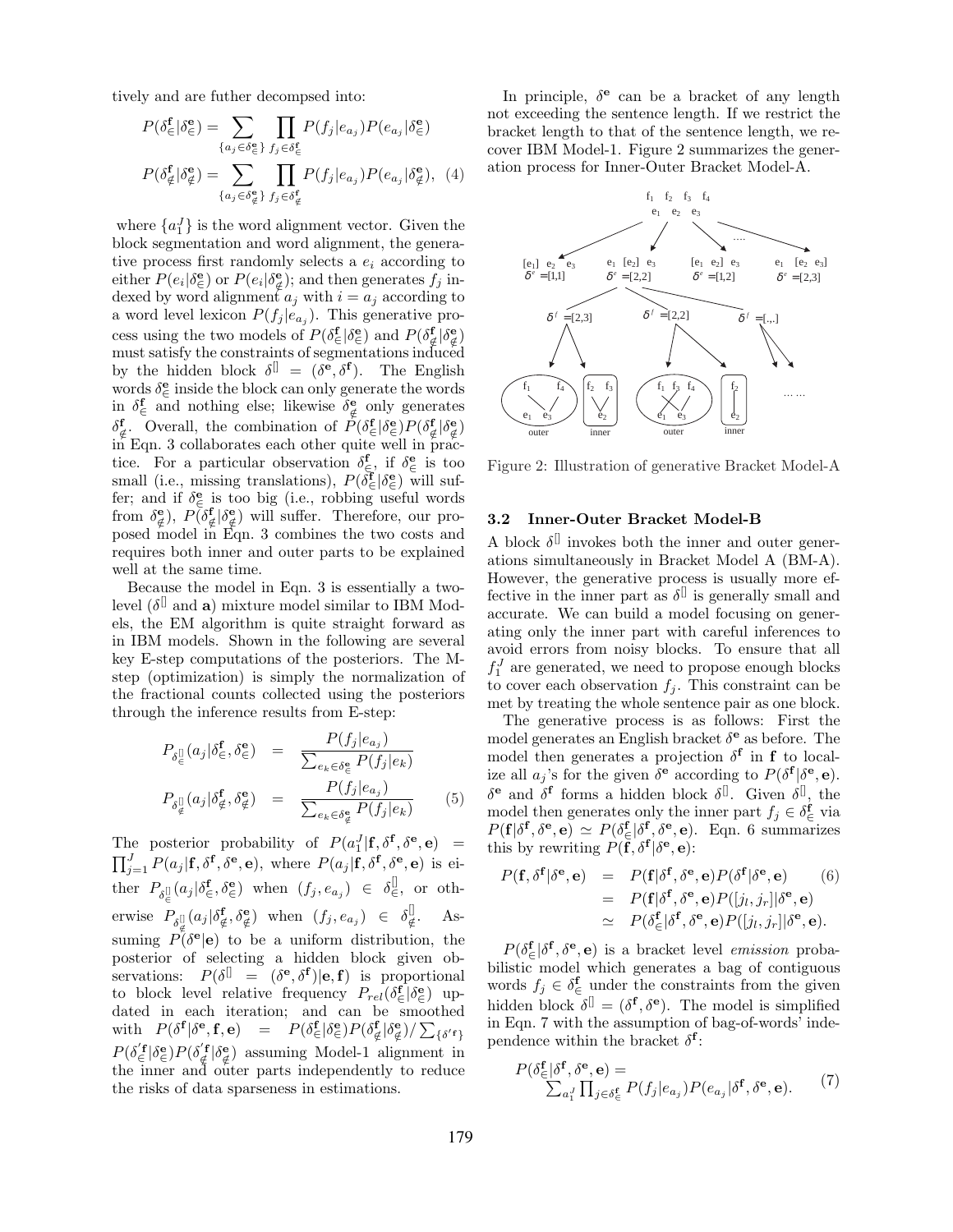The  $P([j_l, j_r] | \delta^{\mathbf{e}}, \mathbf{e})$  in Eqn. 6 is a *localization* probabilistic model, which has resemblances to an HMM's transition probability,  $P(a_i | a_{i-1})$ , implementing the assumption "close-in-source" is aligned to "close-intarget". However, instead of using the simple position variable  $a_j$ ,  $P([j_l, j_r] | \delta^e, \mathbf{e})$  is more expressive with word identities to localize words  $\{f_j\}$  aligned to  $\delta_{\in}^{\mathbf{e}}$ . To model  $P([j_l, j_r] | \delta^{\mathbf{e}}, \mathbf{e})$  reliably,  $\delta^{\mathbf{f}} = [j_l, j_r]$  is equivalently defined as the center and width of the bracket  $\delta^{\mathbf{f}}$ :  $(\odot_{\delta^{\mathbf{f}}}, w_{\delta^{\mathbf{f}}})$ . To simplify it further, we assume that  $w_{\delta}$  and  $\odot_{\delta}$  can be predicted independently.

The *width* model,  $P(w_{\delta} \epsilon | \delta^{\mathbf{e}}, \mathbf{e})$ , depends on the length of the English bracket and the fertilities of English words in it. To simplify M-step computations, we can compute the expected width as in Eqn. 8.

$$
E\{w_{\delta f}|\delta^{\mathbf{e}}, \mathbf{e}\} \simeq \gamma \cdot |i_r - i_l + 1|,\tag{8}
$$

where  $\gamma$  is the expected bracket length ratio and is approximated by the average sentence length ratio computed using the whole parallel corpus. For Chinese-English,  $\gamma = 1/1.3 = 0.77$ . In practice, this estimation is quite reliable.

The center model  $P(\bigcirc_{\delta} \beta^e, e)$  is harder. It is conditioned on the translational equivalence between the English bracket and its projection. We compute the expected  $\odot_{\delta}$  by averaging the weighted expected centers from all the English words in  $\delta^{\mathbf{e}}$  as in Eqn. 9.

$$
E\{\odot_{\delta} \mathbf{e} | \delta \mathbf{e}, \mathbf{e}\} = \sum_{j=0}^{J} j \cdot P(j | \delta \mathbf{e}, \mathbf{e})
$$
  
 
$$
\simeq \sum_{j=0}^{J} j \cdot \frac{\sum_{i \in \delta} e P(j_i | e_i)}{\sum_{j'=0}^{J} \sum_{i \in \delta} e P(j_j | e_i)}.
$$
 (9)

The expectations of  $(\odot_{\delta} f, w_{\delta} f)$  from Eqn. 8 and Eqn. 9 give a reliable starting point for a local search for the optimal estimation of  $(\hat{\odot}_{\delta^{\mathbf{f}}}, \hat{w}_{\delta^{\mathbf{f}}})$  as in Eqn 10:

$$
(\hat{\odot}_{\delta^{\mathbf{f}}}, \hat{w}_{\delta^{\mathbf{f}}}) = \underset{\{(\odot_{\delta^{\mathbf{f}}}, w_{\delta^{\mathbf{f}}})\}}{\arg \max} P(\delta^{\mathbf{f}}_{\in} | \delta^{\mathbf{e}}_{\in}) P(\delta^{\mathbf{f}}_{\notin} | \delta^{\mathbf{e}}_{\notin}), \quad (10)
$$

where the score functions of  $P(\delta_{\in}^{\mathbf{f}}|\delta_{\in}^{\mathbf{e}})P(\delta_{\notin}^{\mathbf{f}}|\delta_{\notin}^{\mathbf{e}})$  are in Eqn. 4 with the word alignment explicitly given from the previous iteration. For the very first iteration, full alignment is assumed; this means that every word pair is connected in the parallel sentences. During the local search in Eqn. 10, one can choose the top-1 (Viterbi)  $(\hat{\circ}_{\delta^f}, \hat{w}_{\delta^f})$  or top-N candidates and normalize over these candidates to obtain the posteriors. Except for the local search of  $(\hat{\odot}_{\delta^{\mathbf{f}}}, \hat{w}_{\delta^{\mathbf{f}}}),$  the remainder EM steps are similar to Bracket Model-A, though with different interpretations.

By performing local search in Eqn. 10, Model-B localizes hidden blocks more accurately than the scheme of the smoothed relative frequency in Model-A's EM iterations. The model is also more focused on the predictions in the inner part. Figure 3 summarizes the generative process of Model-B (BM-B).



Figure 3: Generative Bracket Model-B

#### 3.3 A Null Word Model

The null word model allows words to be aligned to nothing. In the traditional IBM models, there is a universal null word which is attached to every sentence pair to compete with word generators. In our inner-outer bracket models, we use two contextspecific null word models which use both the left and right context as competitors in the generative process for each observation  $f_j$ :  $P(f_j | f_{j-1}, \mathbf{e})$  and  $P(f_j | f_{j+1}, \mathbf{e})$ . This is similar to the approach in (Toutanova et al., 2002), in which the null word model is part of an extended HMM using left context only. With two null word models, we can associate  $f_i$ with its left or right context (i.e., a null link) when the null word models are very strong, or when the word's alignment is too far from the expected center  $\hat{\odot}_{\delta}$  in Eqn. 9.

# 4 A Max-Posterior for Word Alignment

In the HMM framework, (Ge, 2004) proposed a maximum-posterior method which worked much better than Viterbi for Arabic to English translations. The difference between maximum-posterior and Viterbi, in a nutshell, is that while Viterbi computes the best state sequence given the observation, the maximum-posterior computes the best state one at a time.

In the terminology of HMM, let the states be the words in the foreign sentence  $f_1^J$  and observations be the words in the English sentence  $e_1^T$ . We use the subscript  $t$  to note the fact that  $e_t$  is observed (or emitted) at time step  $t$ . The posterior probabilities  $P(f_i | e_t)$  (state given observation) are obtained after the forward-backward training. The maximumposterior word alignments are obtained by first com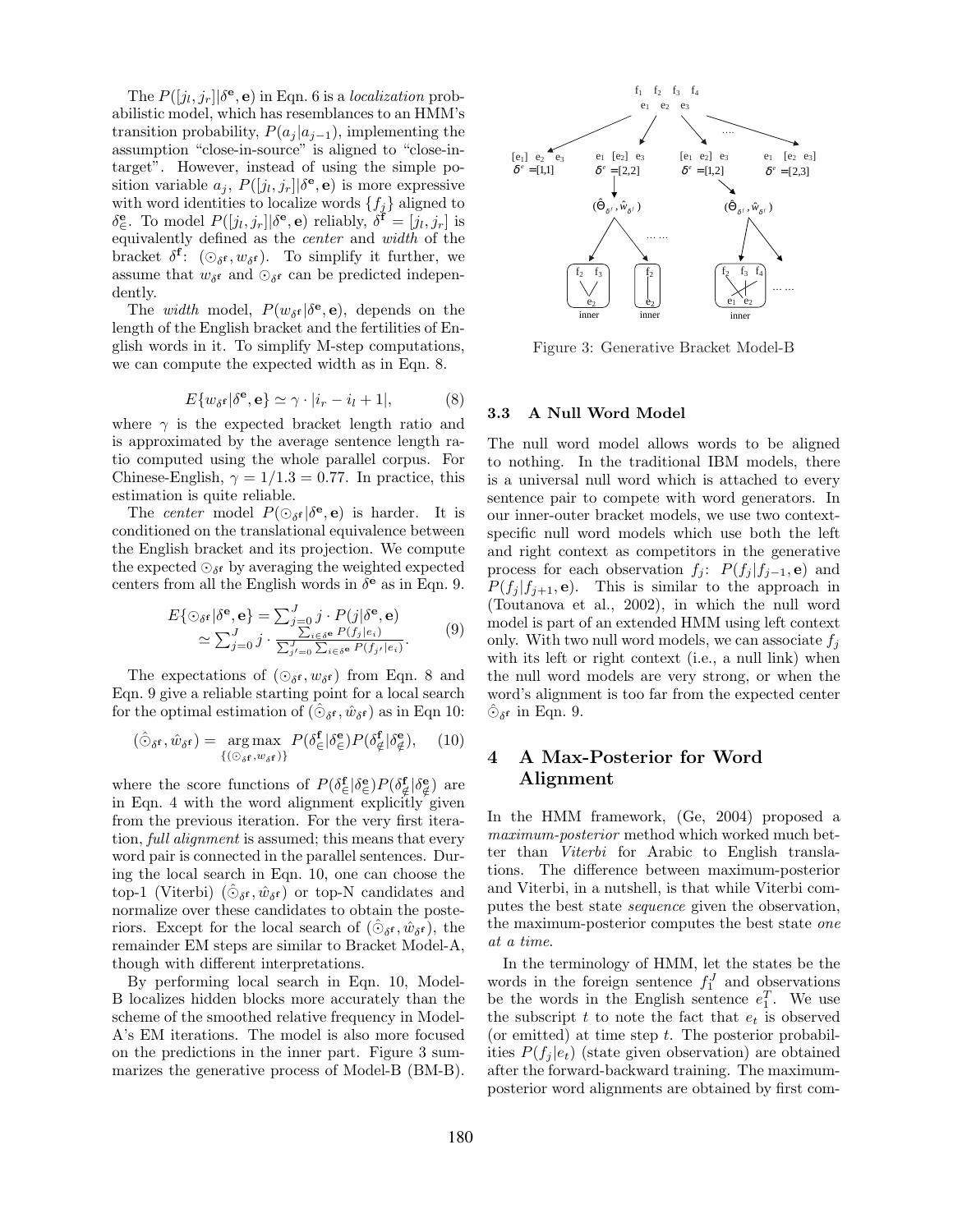puting a pair  $(j, t)^*$ :

$$
(j,t)^* = \underset{(j,t)}{\arg \max} P(f_j|e_t), \tag{11}
$$

that is, the point at which the posterior is maximum. The pair  $(j, t)$  defines a word pair  $(f_i, e_t)$  which is then aligned. The procedure continues to find the next maximum in the posterior matrix. Contrast this with Viterbi alignment where one computes

$$
\hat{f}_1^T = \underset{\{f_1^T\}}{\text{arg}\max} P(f_1, f_2, \cdots, f_T | e_1^T), \qquad (12)
$$

We observe, in parallel corpora, that when one word translates into multiple words in another language, it usually translates into a contiguous sequence of words. Therefore, we impose a contiguity constraint on word alignments. When one word  $f_j$  aligns to multiple English words, the English words must be contiguous in e and vice versa. The algorithm to find word alignments using maxposterior with contiguity constraint is illustrated in Algorithm 1.

Algorithm 1 A maximum-posterior algorithm with contiguity constraint

- 1: while  $(j,t) = (j,t)^*$  (as computed in Eqn. 11) do
- 2: if  $(f_i, e_t)$  is not yet aligned then

3: align $(f_i, e_t);$ 

- 4: else if  $(e_t$  is contiguous to what  $f_i$  is aligned) or  $(f_i$  is contiguous to what  $e_t$  is aligned) then 5: align $(f_i, e_t);$ 6: end if
- 7: end while

The algorithm terminates when there isn't any 'next' posterior maximum to be found. By definition, there are at most JxT 'next' maximums in the posterior matrix. And because of the contiguity constraint, not all  $(f_i, e_t)$  pairs are valid alignments. The algorithm is sure to terminate. The algorithm is, in a sense, *directionless*, for one  $f_j$  can align to multiple  $e_t$ 's and vise versa as long as the multiple connections are contiguous. Viterbi, however, is directional in which one state can emit multiple observations but one observation can only come from one state.

# 5 Experiments

We evaluate the performances of our proposed models in terms of word alignment accuracy and translation quality. For word alignment, we have 260 hand-aligned sentence pairs with a total of 4676 word pair links. The 260 sentence pairs are randomly

selected from the CTTP<sup>1</sup> corpus. They were then word aligned by eight bilingual speakers. In this set, we have one-to-one, one-to-many and many-to-many alignment links. If a link has one target functional word, it is considered to be a *functional* link (Examples of funbctional words are prepositions, determiners, etc. There are in total 87 such functional words in our experiments). We report the overall Fmeasures as well as F-measures for both content and functional word links. Our significance test shows an overall interval of  $\pm 1.56\%$  F-measure at a 95% confidence level.

For training data, the small training set has 5000 sentence pairs selected from XinHua news stories with a total of 131K English words and 125K Chinese words. The large training set has 181K sentence pairs (5k+176K); and the additional 176K sentence pairs are from FBIS and Sinorama, which has in total 6.7 million English words and 5.8 million Chinese words.

#### 5.1 Baseline Systems

The baseline is our implementation of HMM with the maximum-posterior algorithm introduced in section 4. The HMMs are trained unidirectionally. IBM Model-4 is trained with  $\text{GIZA++}$  using the best reported settings in (Och and Ney, 2003). A few parameters, especially the maximum fertility, are tuned for  $GIZA++$ 's optimal performance. We collect bidirectional (bi) refined word alignment by growing the intersection of *Chinese-to-English* ( $CE$ ) alignments and *English-to-Chinese* (**EC**) alignments with the neighboring unaligned word pairs which appear in the union similar to the "final-and" approaches (Koehn, 2003; Och and Ney, 2003; Tillmann, 2003). Table 1 summarizes our baseline with different settings. Table 1 shows that HMM EC-P gives the

| $\textbf{F-measure}(\%)$ |                          | Func  | Cont  | <b>Both</b> |
|--------------------------|--------------------------|-------|-------|-------------|
| Small                    | <b>HMM EC-P</b>          | 54.69 | 69.99 | 64.78       |
|                          | HMM EC-V                 | 31.38 | 53.56 | 55.59       |
|                          | <b>HMM CE-P</b>          | 51.44 | 69.35 | 62.69       |
|                          | HMM CE-V                 | 31.43 | 63.84 | 55.45       |
| Large                    | <b>HMM EC-P</b>          | 60.08 | 78.01 | 71.92       |
|                          | <b>HMM EC-V</b>          | 32.80 | 74.10 | 64.26       |
|                          | HMM CE-P                 | 58.45 | 79.44 | 71.84       |
|                          | HMM CE-V                 | 35.41 | 79.12 | 68.33       |
| Small                    | GIZA MH-bi               | 45.63 | 69.48 | 60.08       |
|                          | GIZA M4-bi               | 48.80 | 73.68 | 63.75       |
| Large                    | GIZA MH-bi               | 49.13 | 76.51 | 65.67       |
|                          | GIZA M4-bi               | 52.88 | 81.76 | 70.24       |
|                          | Fully-Align <sup>2</sup> | 5.10  | 15.84 | 9.28        |

Table 1: Baseline: V: Viterbi; P: Max-Posterior

```
1^1LDC2002E17
```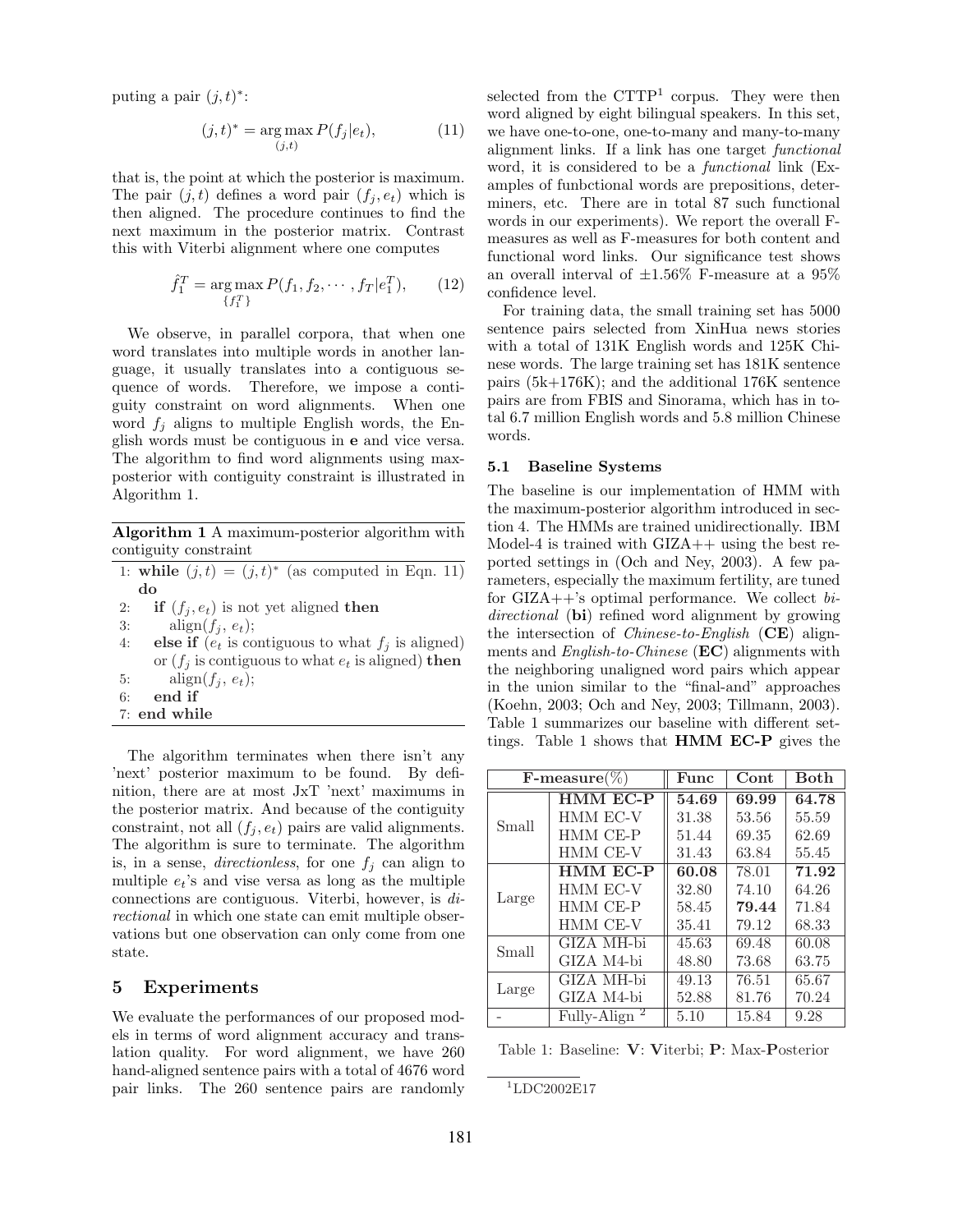best baseline, better than bidirectional refined word alignments from GIZA M4 and the HMM Viterbi aligners.

#### 5.2 Inner-Outer Bracket Models

We trained HMM lexicon  $P(f|e)$  to initialize the inner-outer Bracket models. Afterwards, up to 15– 20 EM iterations are carried out. Iteration starts from the fully aligned<sup>2</sup> sentence pairs, which give an F-measure of 9.28% at iteration one.

#### 5.2.1 Small Data Track

Figure 4 shows the performance of Model-A (BM-A) trained on the small data set. For each English bracket, Top-1 means only the fractional counts from the Top-1 projection are collected, Top-all means counts from all possible projections are collected. Inside means the fractional counts are collected from the inner part of the block only; and outside means they are collected from the outer parts only. Using the Top-1 projection from the inner parts of the block (top-1-inside) gives the best performance: an Fmeasure of 72.29%, or a 7.5% absolute improvement over the best baseline at iteration 5. Figure 5 shows



Figure 4: BM-A with different settings on small data

the performance of Inner-Outer Bracket Model-B (BM-B) over EM iterations. smoothing means when collecting the fractional counts, we reweigh the updated fractional count by 0.95 and give the remaining 0.05 weight to original fractional count from the links, which were aligned in the previous iteration. w/null means we applied the proposed Null word model in section 3.3 to infer null links. We also predefined a list of 15 English function words, for which there might be no corresponding Chinese words as translations. These 15 English words are "a, an, the, of, to, for, by, up, be, been, being, does, do, did, -". In the *drop-null* experiments, the links containing these predefined function words are simply dropped

in the final word alignment (this means they are left unaligned).



Figure 5: BM-B with different settings on small data

Empirically we found that doing more than 5 iterations lead to overfitting. The peak performance in our model is usually achieved around iteration 4∼5. At iteration 5, setting "BM-B Top-1" gives an F-measure of 73.93% which is better than BM-A's best performance (72.29%). This is because Model B leverages a local search for less noisy blocks and hence the inner part is more accurately generated (which in turn means the outer part is also more accurate). From this point on, all of our experiments are using Model B. With smoothing, BM-B improves to 74.46%. After applying the null word model, we get 75.20%. By simply dropping links containing the 15 English functional words, we get 76.24%, which is significantly better than our best baseline obtained from even the large training set (HMM EC-P: 71.92%).



Figure 6: BM-B with different settings on large data

#### 5.2.2 Large Data Track

Figure 6 shows performance pictures of model BM-B on the large training set. Without dropping English functional words, the best performance is

<sup>&</sup>lt;sup>2</sup>Every possible word pair is aligned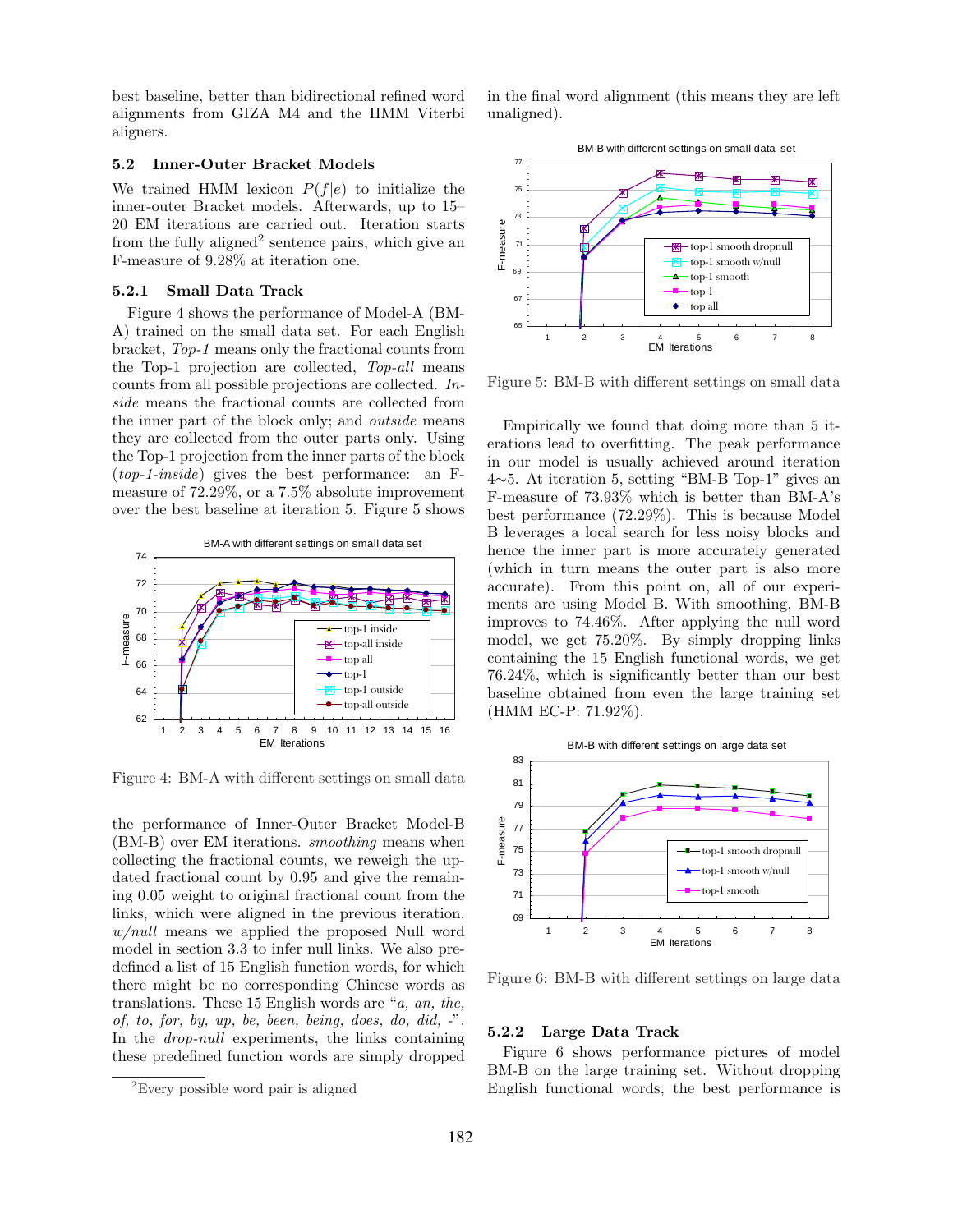80.38% at iteration 4 using the Top-1 projection together with the null word models. By additionally dropping the links containing the 15 functional English words, we get 81.47%. These results are all significantly better than our strongest baseline system: 71.92% F-measure using HMM EC-P (70.24% using bidirectional Model-4 for comparisons).

On this data set, we experimented with different maximum bracket length limits, from one word (unigram) to nine-gram. Results show that a maximum bracket length of four is already optimal (79.3% with top-1 projection), increased from 62.4% when maximum length is limited to one. No improvements are observed using longer than five-gram.

#### 5.3 Evaluate Blocks in the EM Iterations

Our intuition was that good blocks can improve word alignment and, in turn, good word alignment can lead to better block selection. The experimental results above support the first claim. Now we consider the second claim that good word alignment leads to better block selection.

Given reference human word alignment, we extract reference blocks up to five-gram phrases on Chinese. The block extraction procedure is based on the procedures in (Tillmann, 2003).

During EM, we output all the hidden blocks actually inferred at each iteration, then we evaluate the precision, recall and F-measure of the hidden blocks according to the extracted reference blocks. The results are shown in Figure 7. Because we extract all



Figure 7: A Direct Eval. of Blocks in BM-B

possible n-grams at each position in e, the precision is low and the recall is relatively high as shown by Figure 7. It also shows that blocks do improve, presumably benefiting from better word alignments.

Table 2 summarizes word alignment performances of Inner-Outer BM-B in different settings. Overall, without the handcrafted function word list, BM-B gives about 8% absolute improvement in F-measure on the large training set and 9% for the small set

| $\textbf{F-measure}(\%)$ |                  | Func  | Cont  | <b>Both</b> |
|--------------------------|------------------|-------|-------|-------------|
| Small                    | <b>Baseline</b>  | 54.69 | 69.99 | 64.78       |
|                          | <b>BM-B-drop</b> | 62.76 | 82.99 | 76.24       |
|                          | $BM-B$ w/null    | 61.24 | 82.54 | 75.19       |
|                          | BM-B smooth      | 59.61 | 82.99 | 74.46       |
| Large                    | <b>Baseline</b>  | 60.08 | 78.01 | 71.92       |
|                          | <b>BM-B-drop</b> | 63.95 | 90.09 | 81.47       |
|                          | $BM-B$ w/null    | 62.24 | 89.99 | 80.38       |
|                          | BM-B smooth      | 60.49 | 90.09 | 79.31       |

Table 2: BM-B with different settings

with a confidence interval of  $\pm 1.56\%$ .

#### 5.4 Translation Quality Evaluations

We also carried out the translation experiments using the best settings for Inner-Outer BM-B (i.e. BM-Bdrop) on the TIDES Chinese-English 2003 test set. We trained our models on 354,252 test-specific sentence pairs drawn from LDC-supplied parallel corpora. On this training data, we ran 5 iterations of EM using BM-B to infer word alignments. A monotone decoder similar to (Tillmann and Ney, 2003) with a trigram language model<sup>3</sup> is set up for translations. We report case sensitive Bleu (Papineni et al., 2002) score BleuC for all experiments. The baseline system (*HMM*) used phrase pairs built from the HMM-EC-P maximum posterior word alignment and the corresponding lexicons. The baseline BleuC score is  $0.2276 \pm 0.015$ . If we use the phrase pairs built from the bracket model instead (but keep the HMM trained lexicons), we get case sensitive BleuC score 0.2526. The improvement is statistically significant. If on the other hand, we use baseline phrase pairs with bracket model lexicons, we get a BleuC score 0.2325, which is only a marginal improvement. If we use both phrase pairs and lexicons from the bracket model, we get a case sensitive BleuC score 0.2750, which is a statistically significant improvement. The results are summarized in Table 3.

| <b>Settings</b>                    | BleuC  |  |
|------------------------------------|--------|--|
| Baseline (HMM phrases and lexicon) | 0.2276 |  |
| Bracket phrases and HMM lexicon    | 0.2526 |  |
| Bracket lexicon and HMM phrases    | 0.2325 |  |
| Bracket (phrases and lexicon)      | 0.2750 |  |

Table 3: Improved case sensitive BleuC using BM-B

Overall, using Model-B, we improve translation quality from 0.2276 to 0.2750 in case sensitive BleuC score.

<sup>3</sup>Trained on 1-billion-word ViaVoice English data; the same data is used to build our True Caser.